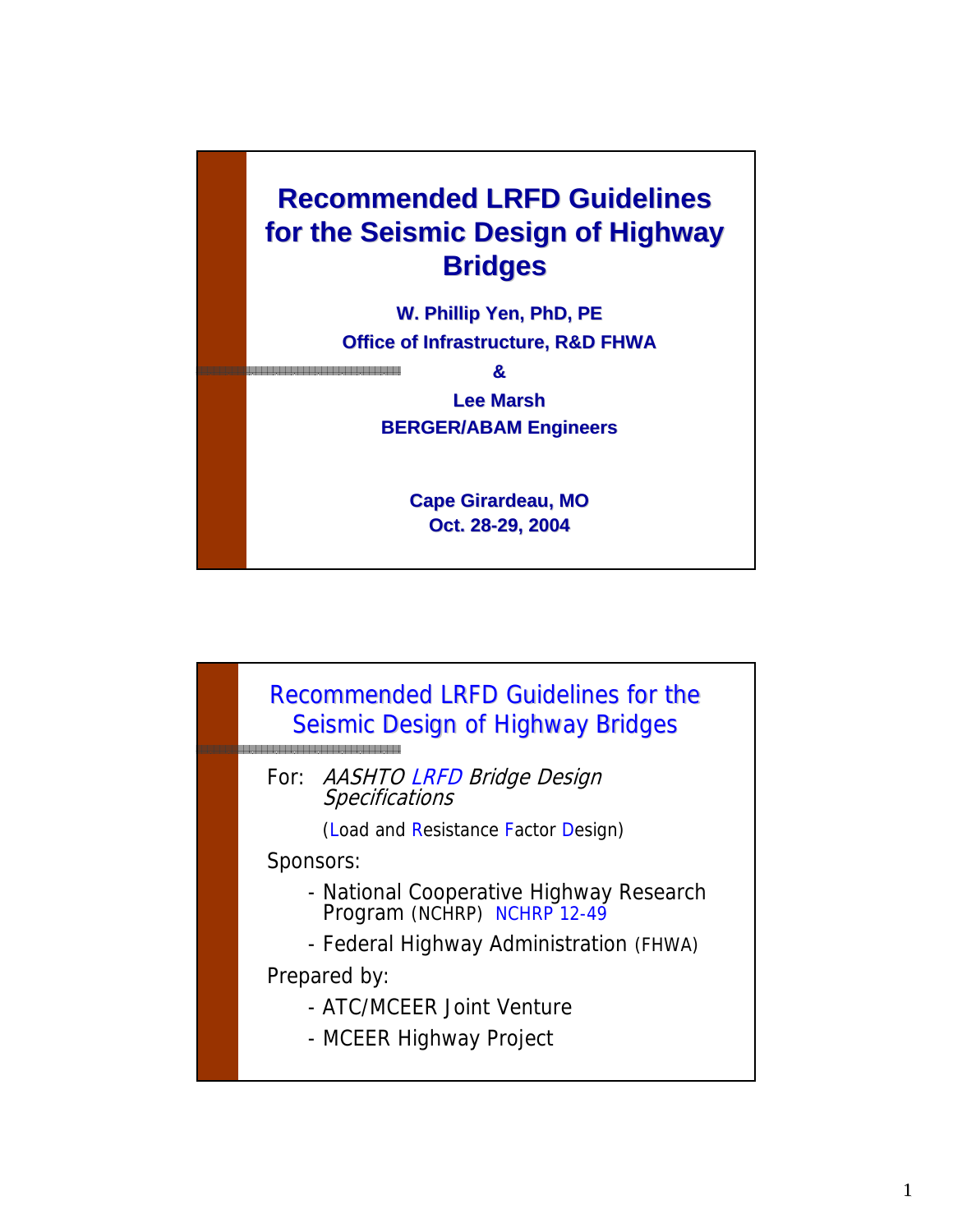# NCHRP 12-49 Project Team

an kan <mark>asasasa sa sa sa sa sa sa sa sa sa</mark> sa

Ian Friedland, FHWA Chris Rojahn, ATC Ron Mayes, SGH

Don Anderson, CH2M Hill Lee Marsh, BERGER/ABAM Michel Bruneau, U Buffalo Andy Nowak, U Michigan Greg Fenves, UC Berkeley Rick Nutt, consultant John Kulicki, Modjeski & Masters John Mander, U Buffalo Maury Power, Geomatrix Geoff Martin, USC **Andrei Reinhorn, U Buffalo** 

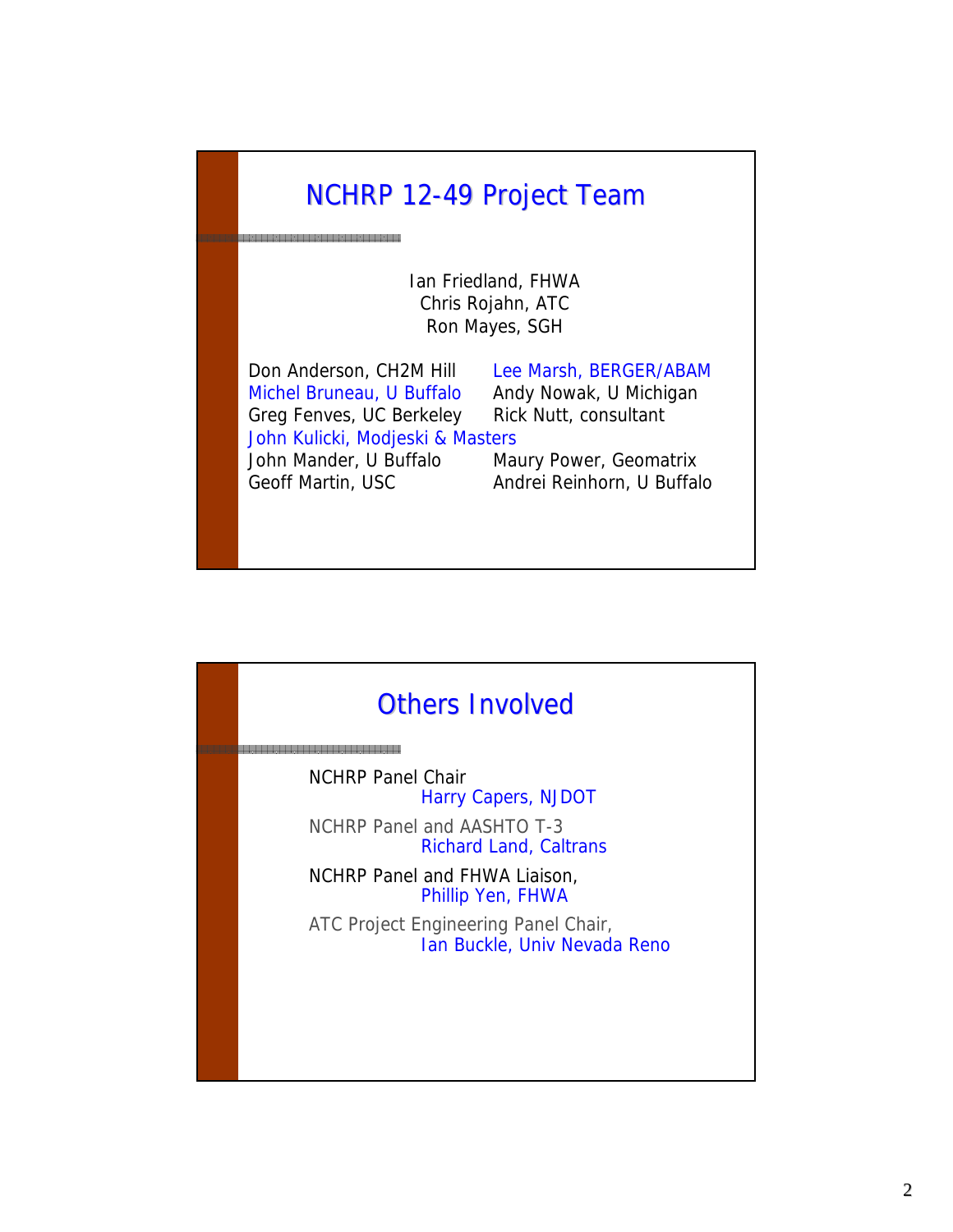

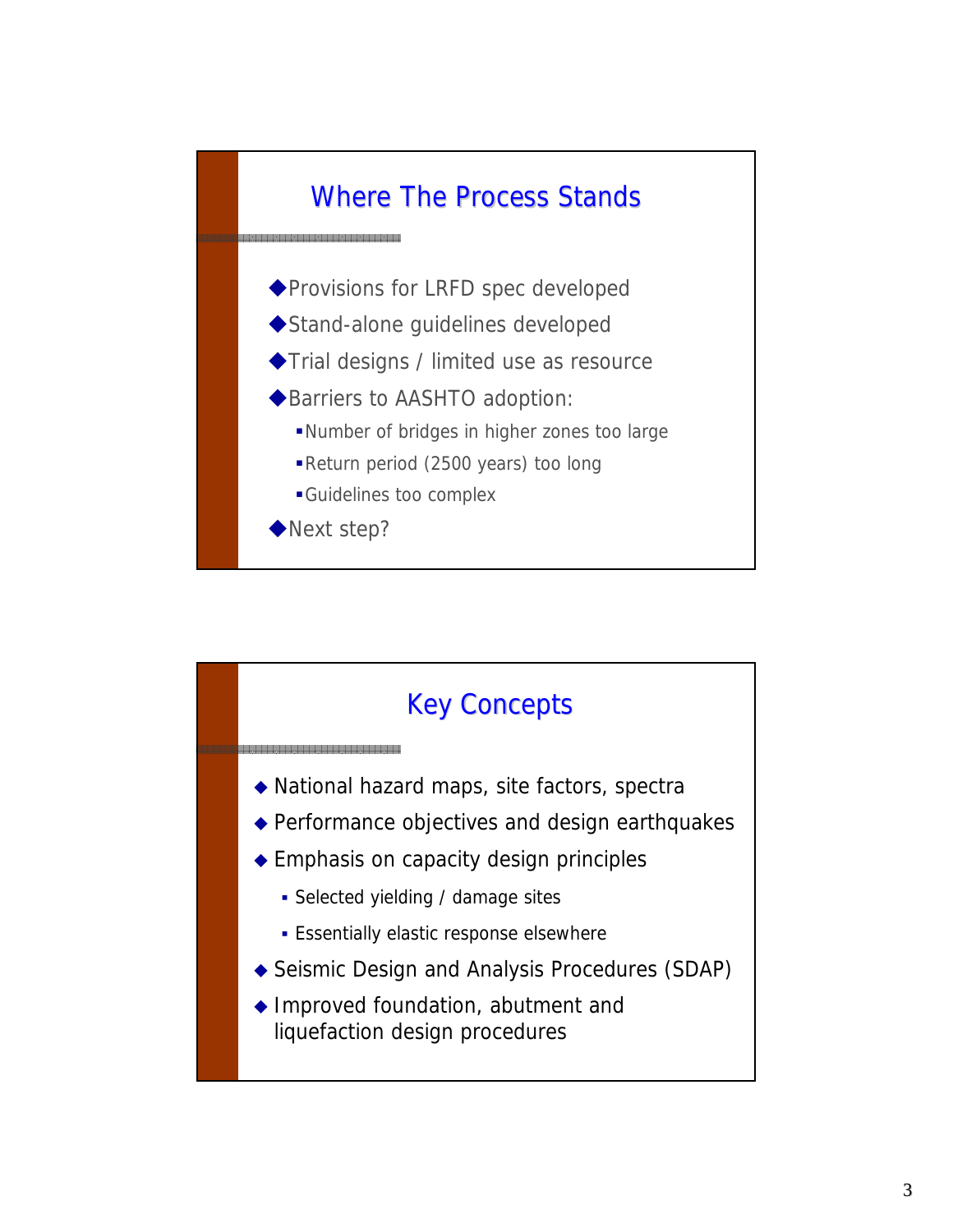

|                              |                | <b>Performance Objectives</b> |              |  |  |  |
|------------------------------|----------------|-------------------------------|--------------|--|--|--|
|                              |                | Performance Objective         |              |  |  |  |
| Probability of<br>Exceedence |                | <b>Life Safety</b>            | Operational  |  |  |  |
| Rare EQ                      | SI.            | Significant disruption        | Immediate    |  |  |  |
| 3%/75yr                      | $\overline{D}$ | Significant                   | Minimal      |  |  |  |
| <b>Freq EQ</b>               | <b>SL</b>      | <b>Immediate</b>              | Immediate    |  |  |  |
| 50%/75yr                     | $\overline{D}$ | Minimal                       | None         |  |  |  |
|                              |                | $SL =$ Service Level          | $D =$ Damage |  |  |  |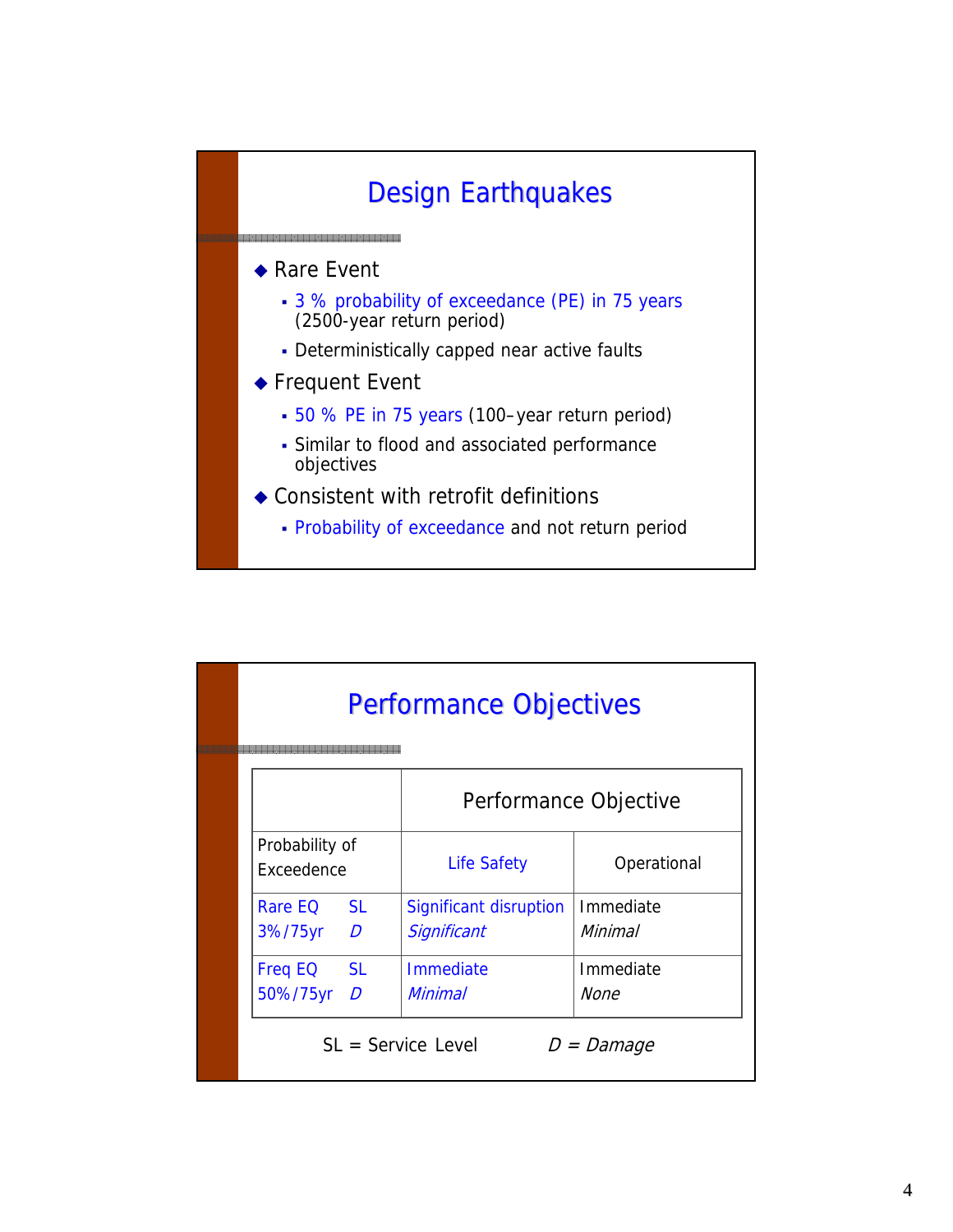

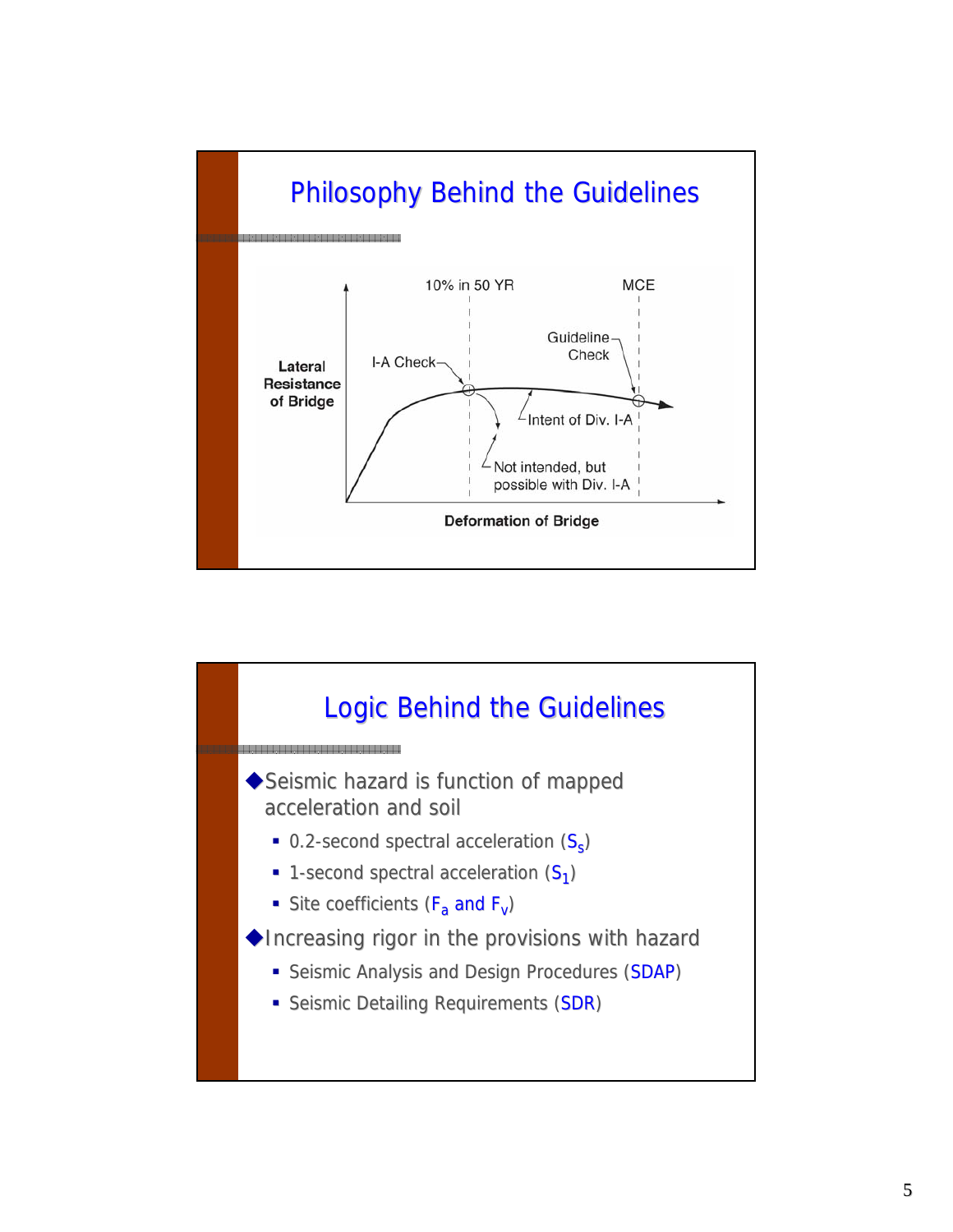

|  |                            | <b>Seismic Hazard Levels</b>        |                                                   |  |
|--|----------------------------|-------------------------------------|---------------------------------------------------|--|
|  |                            |                                     |                                                   |  |
|  | Seismic<br>Hazard<br>Level | Value of $F_{v}S_{1}$<br>(1-second) | Value of $F_{\rm a}S_{\rm s}$<br>$(0.2 - second)$ |  |
|  |                            | $F_vS_1 \leq 0.15$                  | $F_aS_s \leq 0.15$                                |  |
|  | Ш                          | 0.15 $-F_vS_1 \le 0.25$             | 0.15 $\leq$ $F_a S_s \leq 0.35$                   |  |
|  | Ш                          | $0.25 < F_v S_1 \le 0.40$           | $0.35 < F_a S_s \leq 0.60$                        |  |
|  | IV                         | $0.40 < F_v S_1$                    | $0.60 < F_s S_s$                                  |  |
|  |                            |                                     |                                                   |  |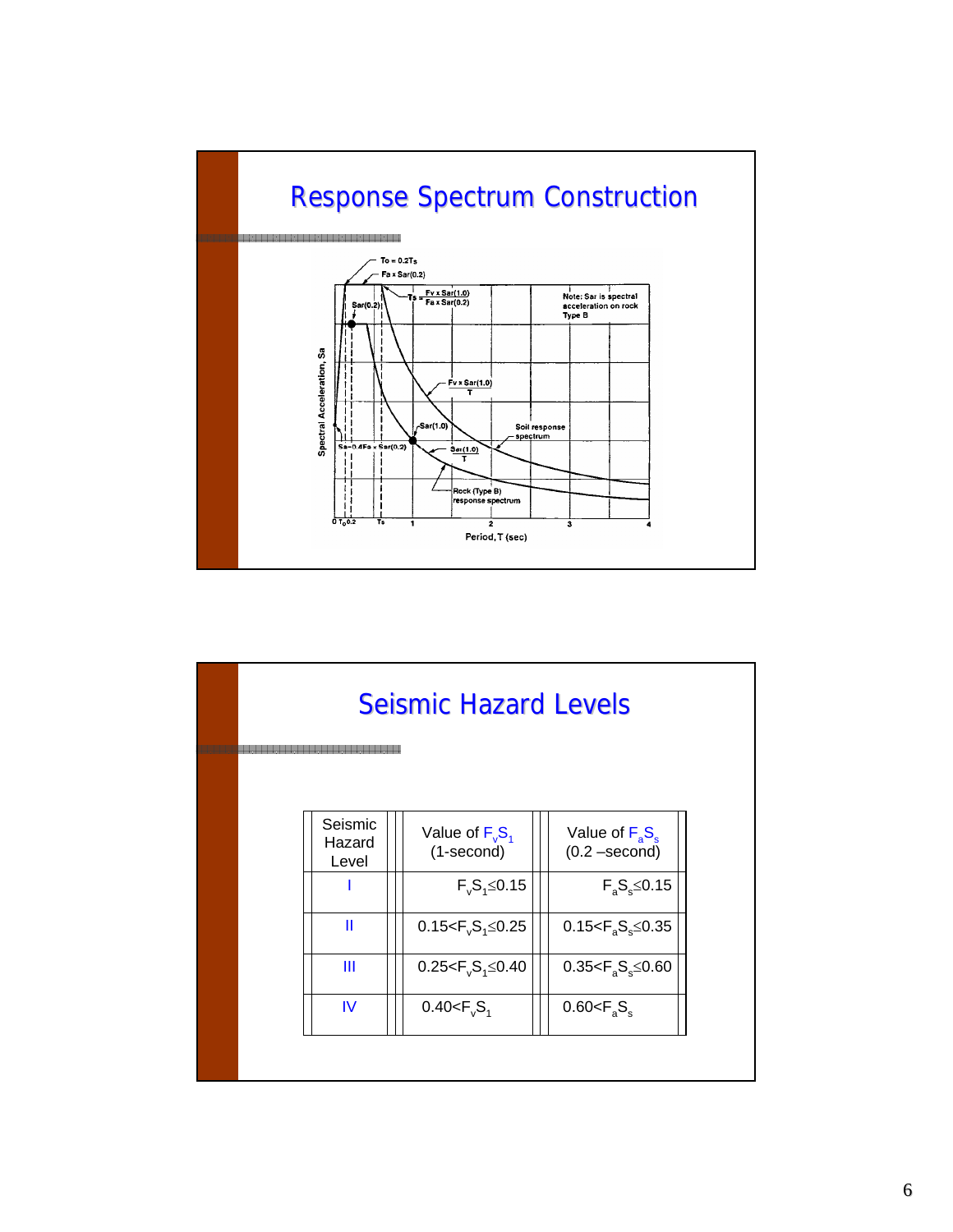|                                                                                        |                   |                | <b>Design Options</b> |             |            |  |  |
|----------------------------------------------------------------------------------------|-------------------|----------------|-----------------------|-------------|------------|--|--|
| Seismic Design and Analysis Procedures (SDAP)<br>and Seismic Design Requirements (SDR) |                   |                |                       |             |            |  |  |
|                                                                                        | Seismic<br>Hazard |                | <b>Life Safety</b>    | Operational |            |  |  |
|                                                                                        | Level             | <b>SDAP</b>    | <b>SDR</b>            | <b>SDAP</b> | <b>SDR</b> |  |  |
|                                                                                        |                   | A <sub>1</sub> | 1                     | A2          | 2          |  |  |
|                                                                                        | Ш                 | A2             | 2                     | C/D/E       | 3          |  |  |
|                                                                                        | Ш                 | B/C/D/E        | 3                     | C/D/E       | 5          |  |  |
|                                                                                        | <b>IV</b>         | C/D/E          | 4                     | C/D/E       | 6          |  |  |
|                                                                                        |                   |                |                       |             |            |  |  |

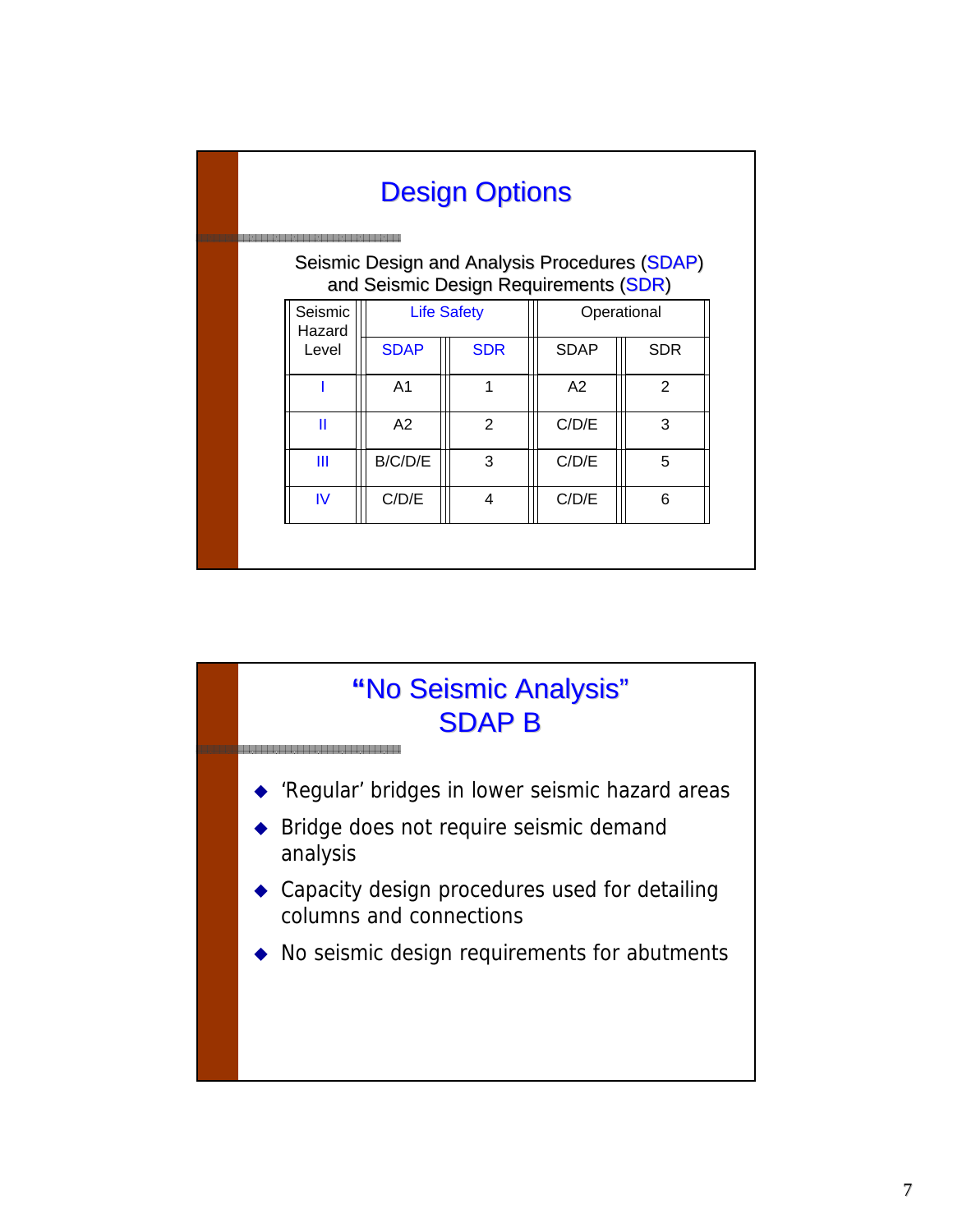#### Capacity Spectrum SDAP C

- Conceptually similar to Caltrans' displacement design method
- May be used for 'very regular' structures
- ◆ Period of vibration does not need to be calculated
- Designer sees explicit trade-offs between design forces and displacements

### Elastic Response Spectrum SDAP D

◆ Same as current code, uses either the uniform load or multi-mode method of demand analysis.

- ◆ 'R-Factor' design force approach, similar to current code.
- ◆ Requires capacity design approach for superstructure, column shear, connections, abutments and foundations.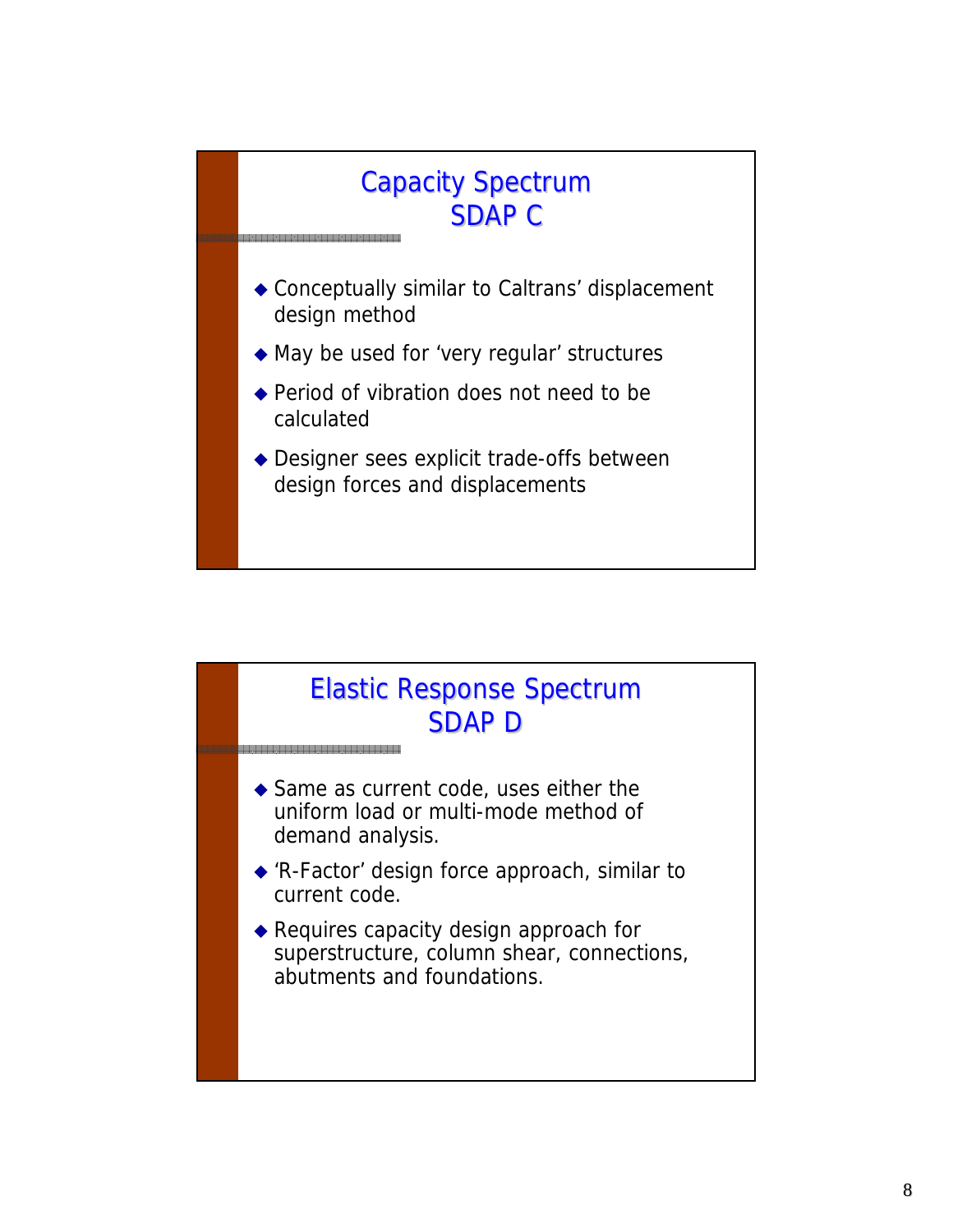# "Pushover" Analysis – SDAP E

◆ Perform multi-mode analysis, use 50% higher R-Factor for initial design, then check plastic rotations and displacements with pushover.

- Quantifies expected deformation demands in columns and foundations
- ◆ Highest R-Factors for column design

333333333333333333333333333333

◆ Required for limited ductility systems so that actual demands on the elements are known.

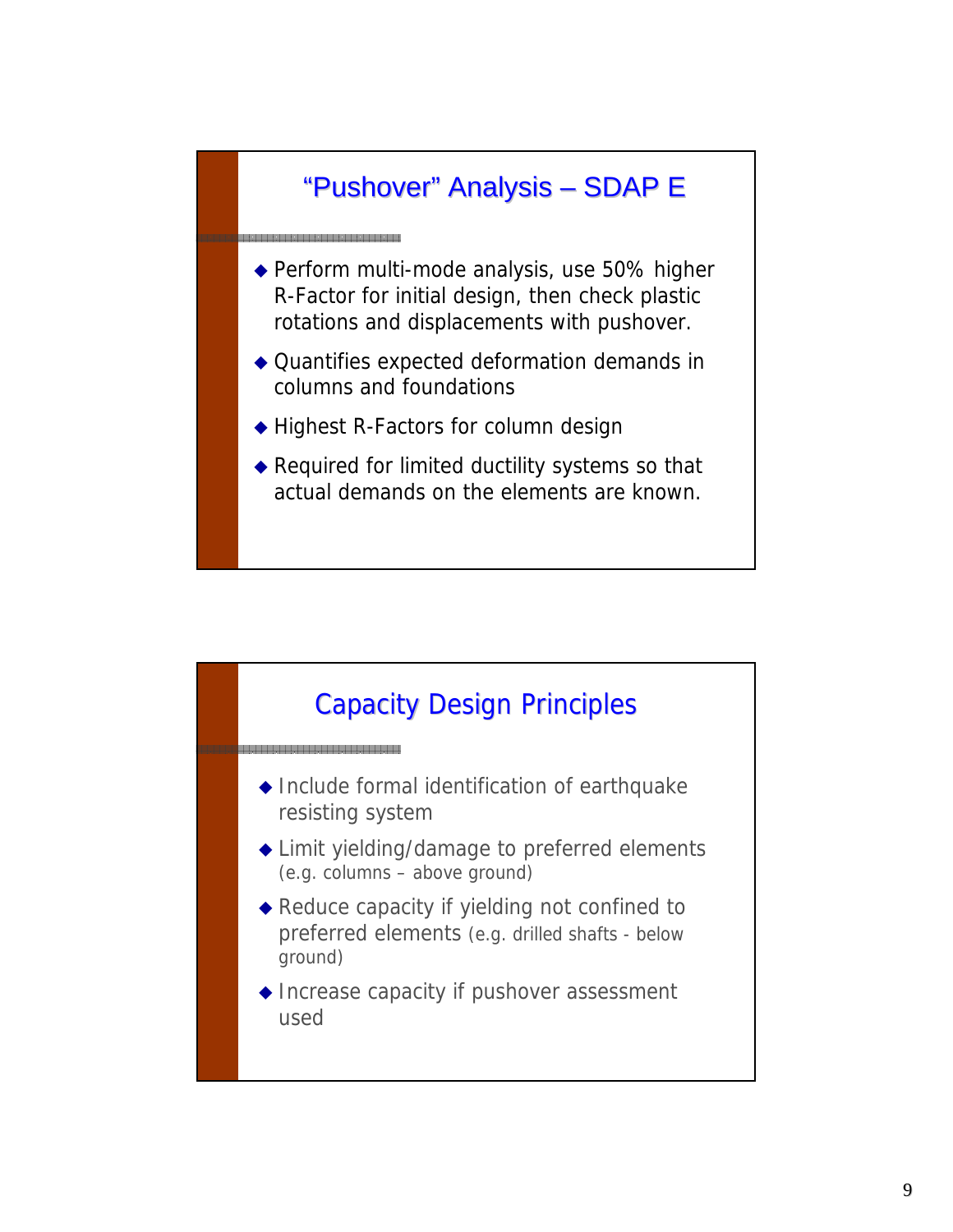

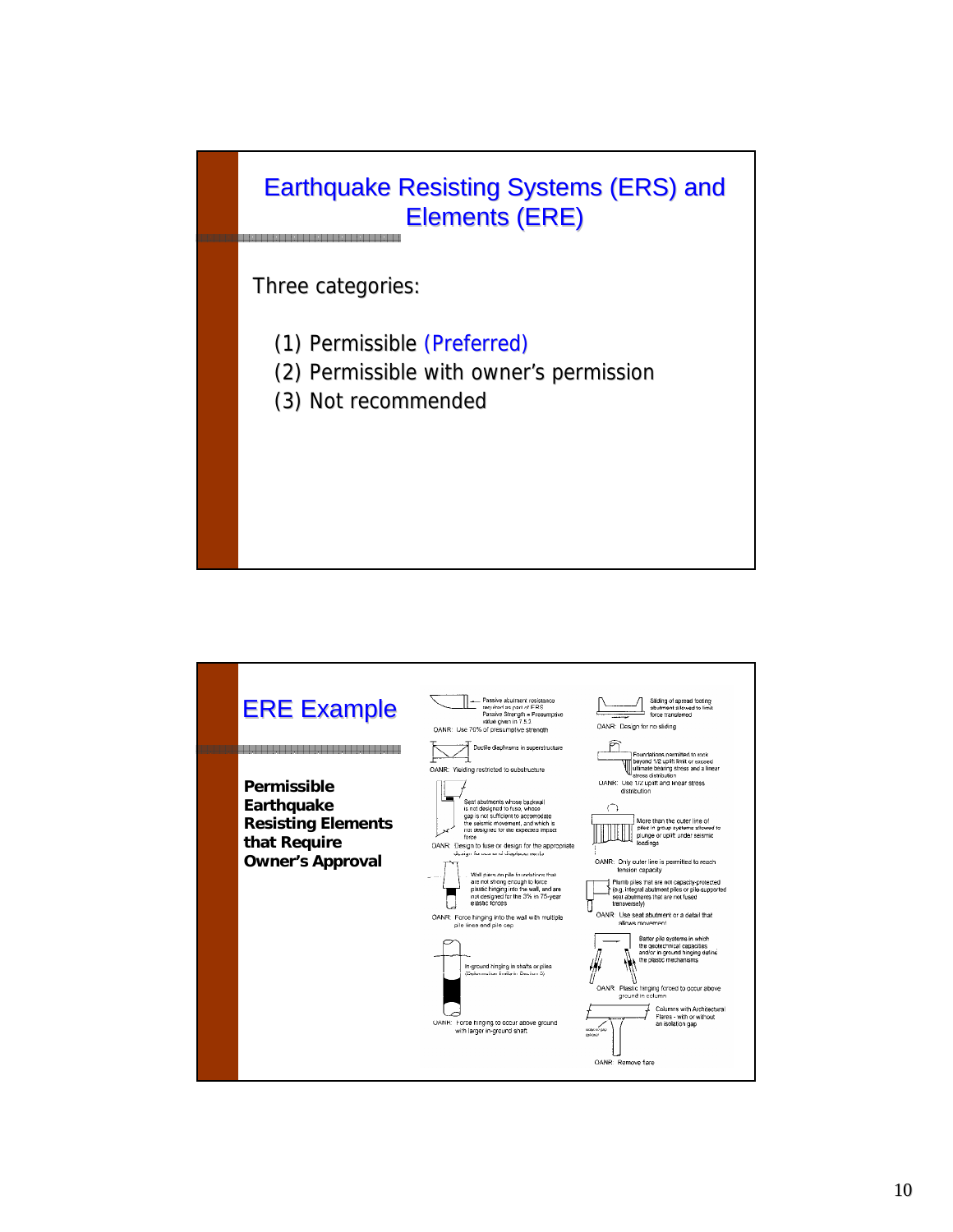# Foundations and Abutments Foundations and Abutments

Guidance for development of soil springs

asaasaasaasaasaasaasaasaasaa

- Guidance for assessment of performance
- Recognition of the beneficial contribution of abutment resistance
- ◆ Soil deformation effects considered in terms of structural and operational implications
- ◆ Design and detailing for liquefaction effects

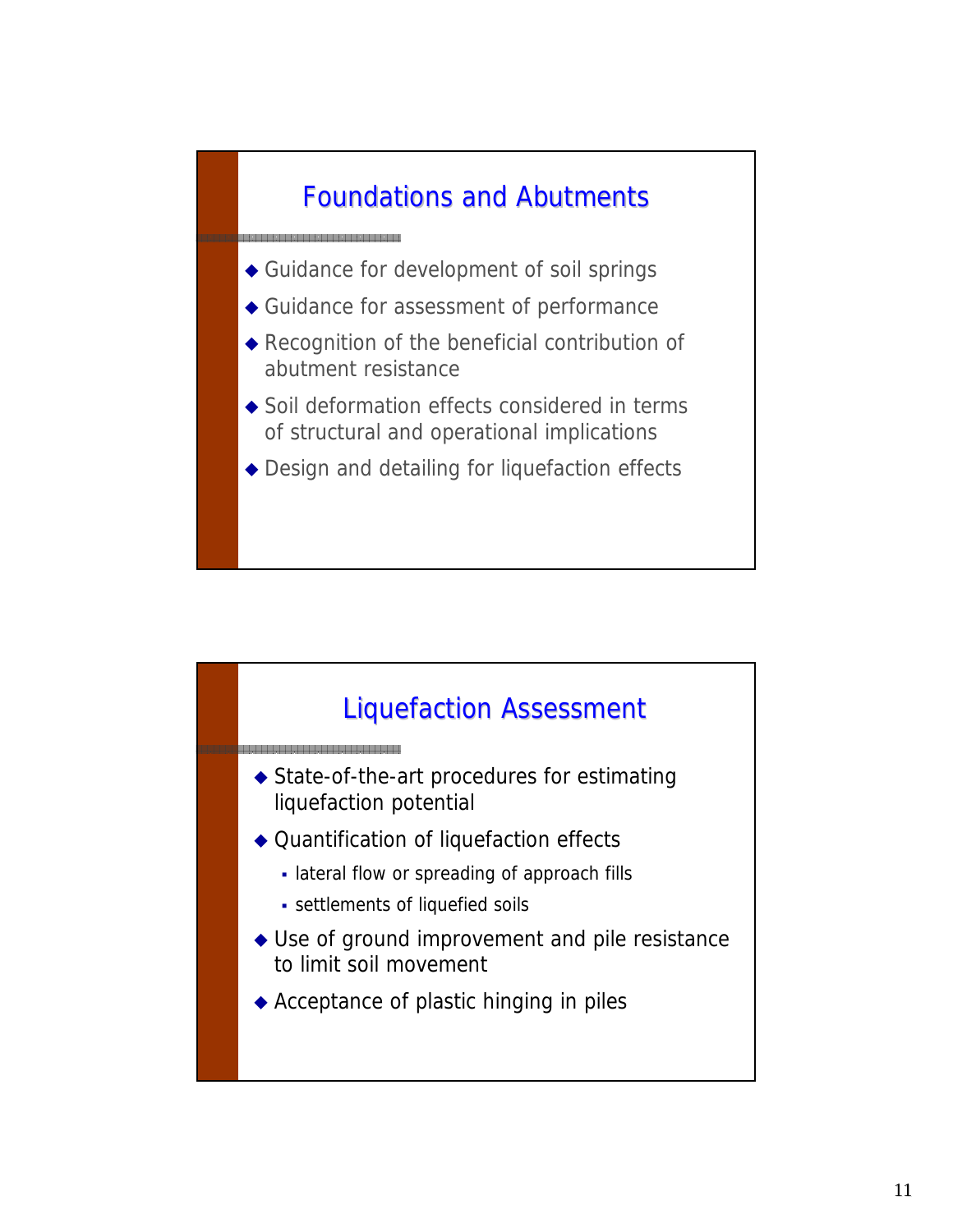

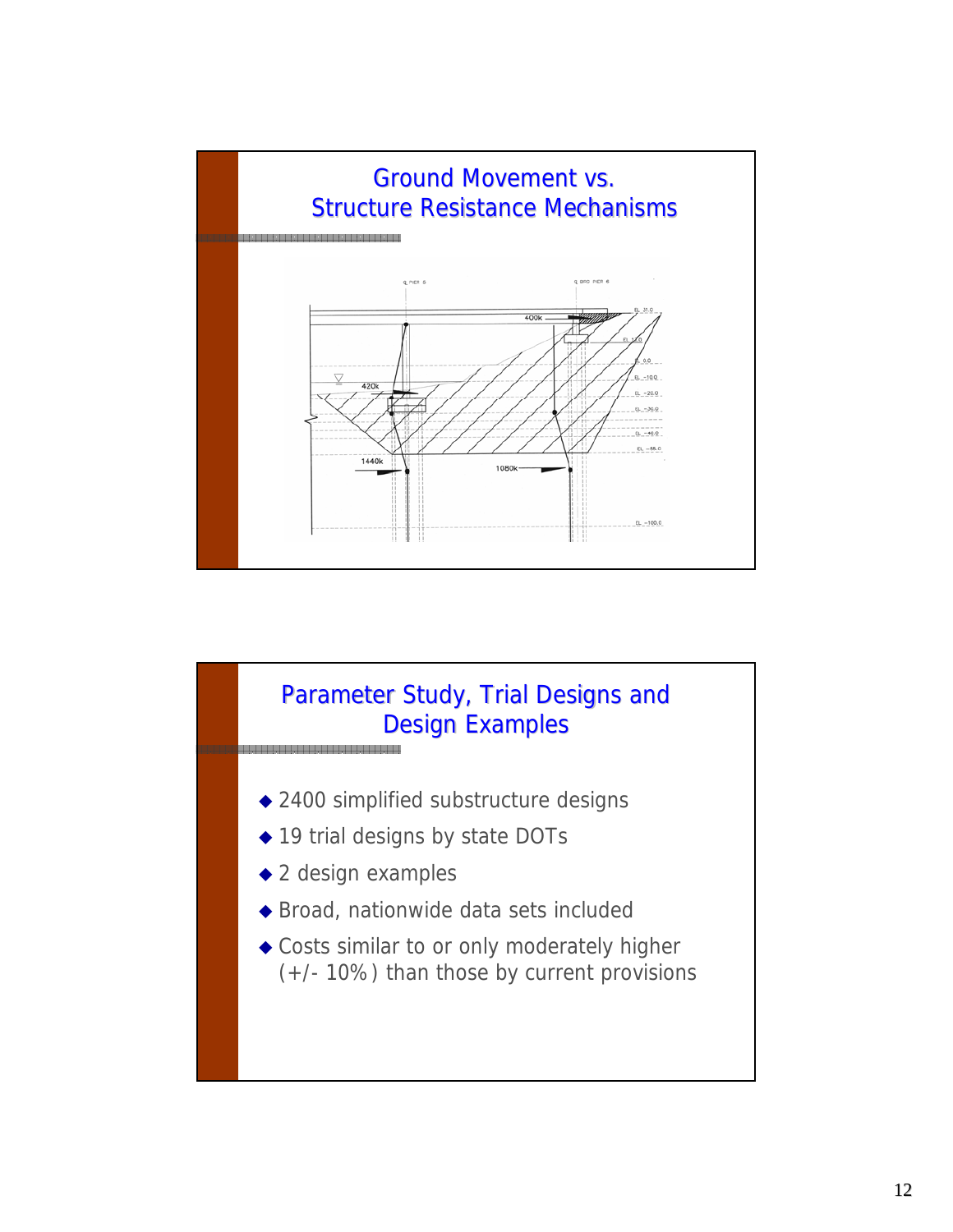